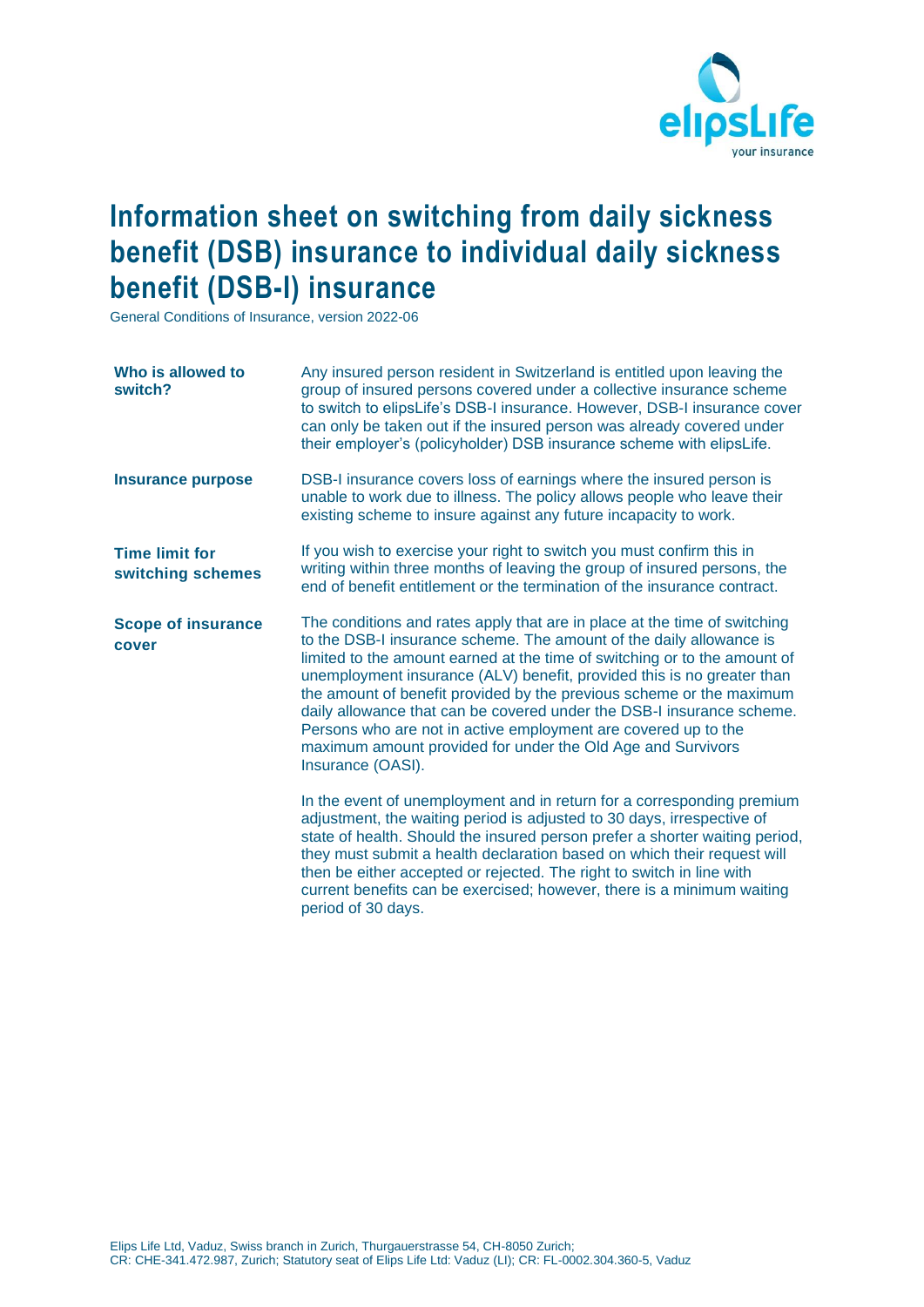

| <b>Exclusion from</b><br>right to switch |              | Applicants do not have a right to switch                                                                                                                                                                                                                                                 |  |  |  |
|------------------------------------------|--------------|------------------------------------------------------------------------------------------------------------------------------------------------------------------------------------------------------------------------------------------------------------------------------------------|--|--|--|
|                                          | a)           | if they take up a position with a new employer and transfer into the<br>new employer's DSB insurance scheme;                                                                                                                                                                             |  |  |  |
|                                          | b)           | if the policyholder has taken out a new policy with another insurance<br>company covering this group of persons, and that insurance<br>company is obliged under the transfer agreement (Freizügigkeits-<br>abkommen SVV/Santésuisse) to ensure that cover continues to be<br>provided;   |  |  |  |
|                                          | $\mathsf{C}$ | if subsequent benefits are still being paid under the existing policy;                                                                                                                                                                                                                   |  |  |  |
|                                          | d)           | if the insured person retires early or on their normal retirement date;                                                                                                                                                                                                                  |  |  |  |
|                                          | e)           | if cover has been agreed simply on a provisional basis;                                                                                                                                                                                                                                  |  |  |  |
|                                          | f)           | once the maximum benefit period under this policy has been<br>reached;                                                                                                                                                                                                                   |  |  |  |
|                                          | g)           | if they are self-employed (this exclusion also applies to members of<br>the applicant's family working in the same business in respect of<br>whom no OASI contributions have been paid);                                                                                                 |  |  |  |
|                                          | h)           | if they become self-employed;                                                                                                                                                                                                                                                            |  |  |  |
|                                          | i).          | if the insured person is resident outside Switzerland;                                                                                                                                                                                                                                   |  |  |  |
|                                          | j)           | if they are employed on a short-term contract basis of three months<br>or less (an exception to this is if, immediately upon leaving the<br>group of insured persons, they are regarded as unemployed within<br>the meaning of Article 10 of the Unemployment Insurance Act<br>$(UIA)$ ; |  |  |  |
|                                          | k).          | if they have attempted to commit or have actually committed<br>insurance fraud, or if the insured person has breached their<br>disclosure obligations.                                                                                                                                   |  |  |  |
| <b>Conditions of</b><br>insurance        |              | The policy is subject to the General Conditions of Insurance (GCI) in<br>respect of daily sickness benefit insurance (DSB), version 2022-06, and<br>individual daily sickness benefit insurance (DSB-I), version 2022-06.                                                                |  |  |  |
|                                          | DSB-I.       | Should your DSB insurance contract be subject to older General<br>Conditions of Insurance, these will continue to apply when you switch to                                                                                                                                               |  |  |  |